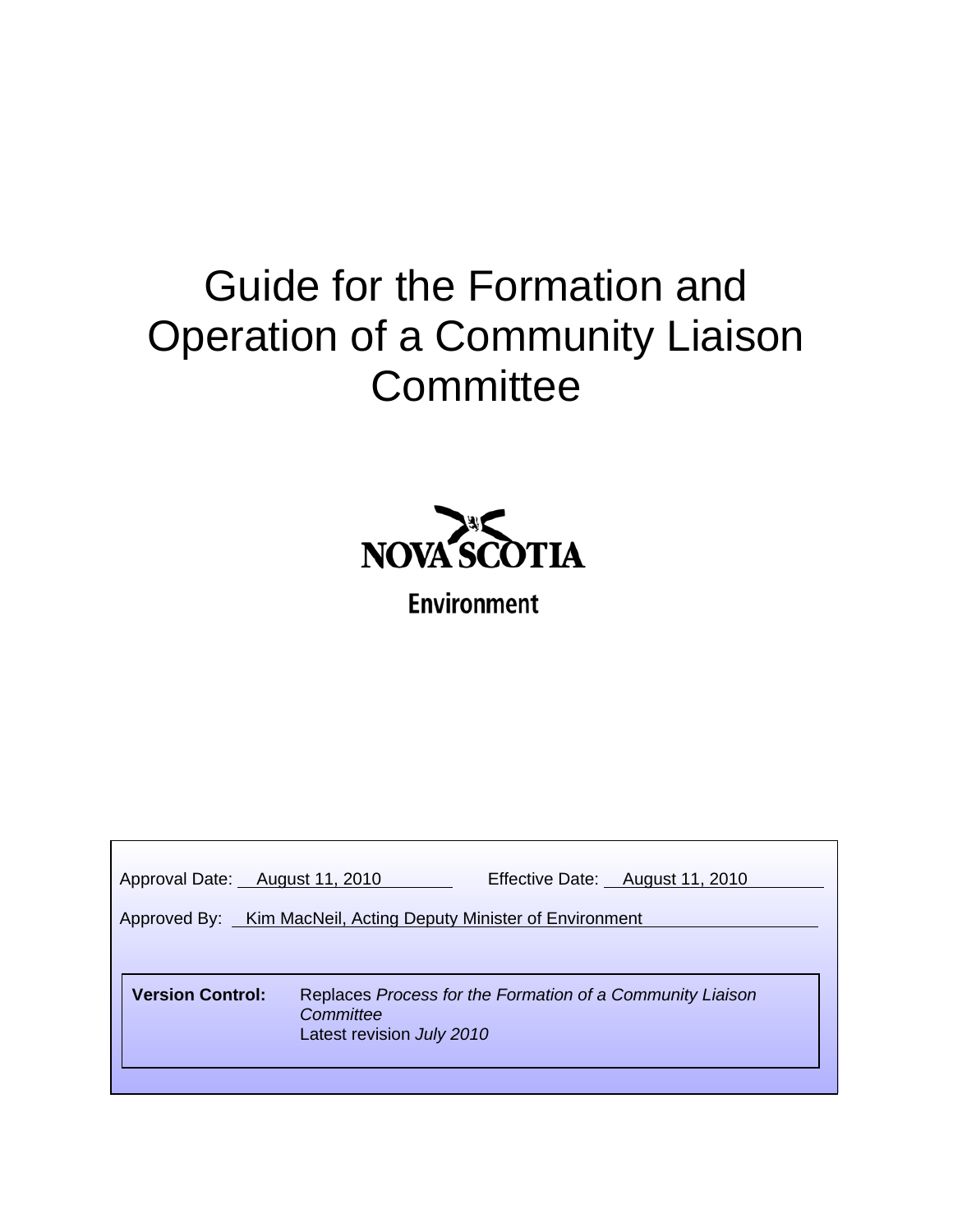## **PREAMBLE**

The purpose of this guide is to provide guidance to proponents and community representatives when establishing a Community Liaison Committee (CLC).

**The Environment Act defines a proponent as a person who**

(I) carries out or proposes to carry out an undertaking or activity, or

(ii) is the owner or person having care, management or control of an undertaking or activity

Effective CLCs maintain good public relations, foster environmental stewardship, and act as a vehicle for transparent and ongoing communications between community, stakeholders, and the proponent on matters pertaining to current and planned development in the community. Nova Scotia Environment (NSE) may require a CLC to be formed, as a condition of an approval issued under the *Environment Act*, either prior to project construction or at future stages of the project development.

Proponents are encouraged to establish a CLC as early as possible in the planning stages of the proposed project. The earlier the formation of the CLC, the more likely that the proponent will be able to address the issues raised by the public and stakeholders pertaining to a project.

Although Nova Scotia Environment provides this guide for the formation of a CLC, NSE will not be an active sitting member of the committee.

#### **PURPOSE**

The Purpose of a CLC is:

- to act as an advisory body to a project proponent by providing input on existing or potential concerns of the community with respect to the project plan and activities; and
- to represent community interest by providing an avenue for the mutual exchange of information between the proponent and the community with respect to any existing or potential environmental effects of the project plan and activities.

#### **TERMS OF REFERENCE**

A terms of reference for formation and operation of the committee is recommended. The terms of reference (TOR) should address the following:

#### Membership:

A well structured CLC is one with a balanced membership and broad representation. The CLC should be kept to a reasonable size, in most cases no greater than ten members. TOR should specify the frequency by which memberships are renewed.

The CLC should include members representing the following groups:

- Proponent
- Property owners/residents located in close proximity to the project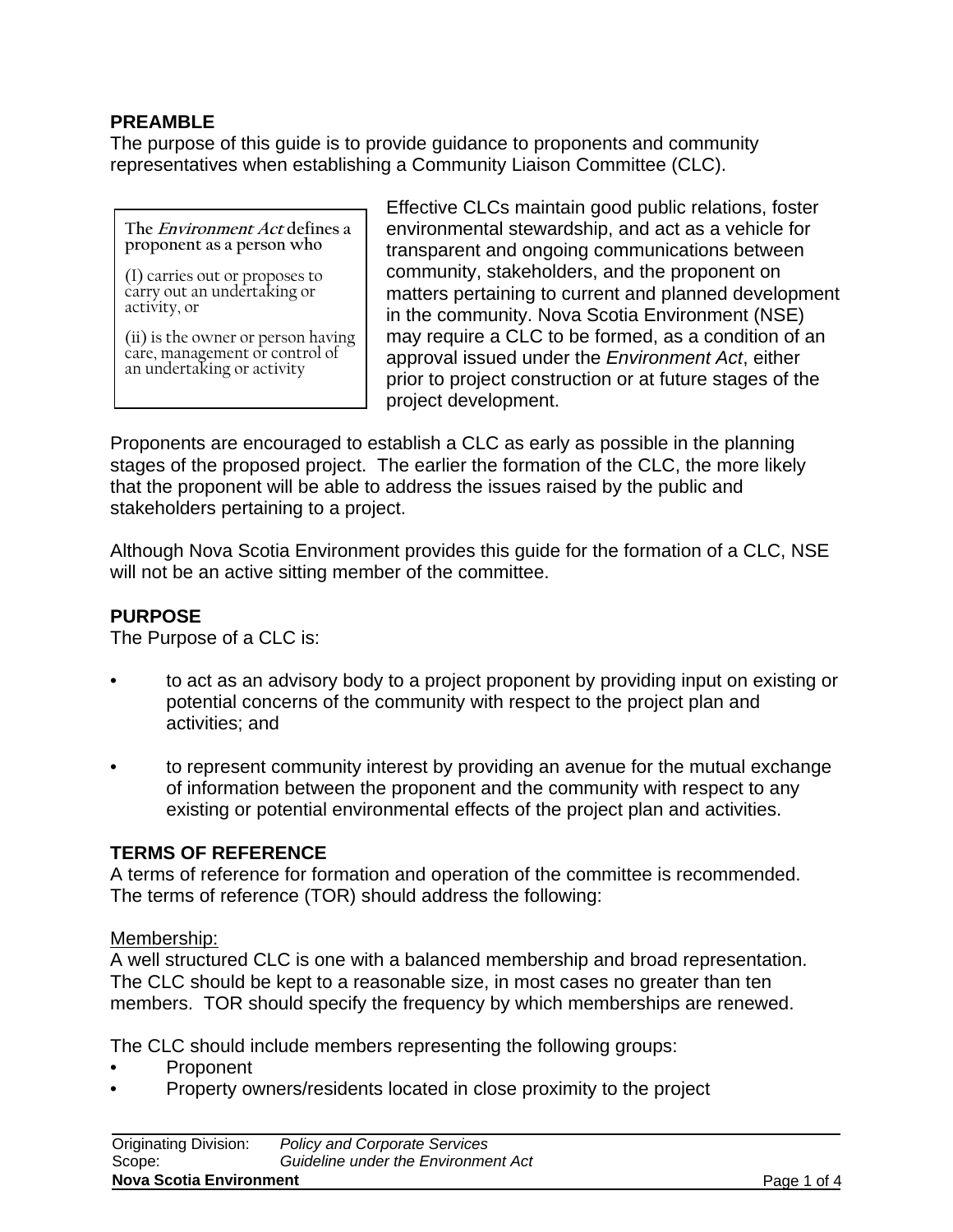It is recommended that a CLC also include representation from other interested parties such as:

- **First Nations**
- Local business
- Municipally elected officials or their representatives
- Community or environmental groups

In some cases NSE may require membership from specific stakeholder groups or associations as a condition of an approval under the *Environment Act*.

CLC members are not typically provided with any remuneration for participating on the CLC. The proponent may choose to reimburse expenses in some cases (travel etc.).

#### Meetings:

It is recommended that there be a minimum of two meetings per year, the dates of which should be set at the beginning of each calendar year. Notice of such meetings are recommended to be provided to all CLC members. The total number and frequency of meetings should be decided by the CLC members, in consultation with the proponent.

Any written materials to be discussed at CLC meetings should be provided to all members prior to the meeting.

The CLC may wish to invite an external advisor or third party to attend a CLC meeting for the purposes of obtaining information, or receiving advice to help the CLC meet its' mandate.

#### Mandate:

The mandate of the CLC should be described in the terms of reference. Typically, a CLC mandate will be to provide:

- an on-going mechanism for communication between the proponent and the community on the design, construction and operations of a project, and on any impacts or perceived impacts on the environment;
- a means for the facility operator to provide information to, consult with, and obtain advice from a body representative of the community; and
- a forum whereby the residents can bring any issues of public concern related to proponent's activities to the attention of the facility operators.

The CLC may also wish to include additional responsibilities within their mandate which should be detailed in the terms of reference.

CLC objectives, mandate and membership composition should be reviewed annually by its members with the proponent consenting to any change in the composition of the CLC. Records of CLC meetings and outcomes should be kept by the committee for the life of the CLC.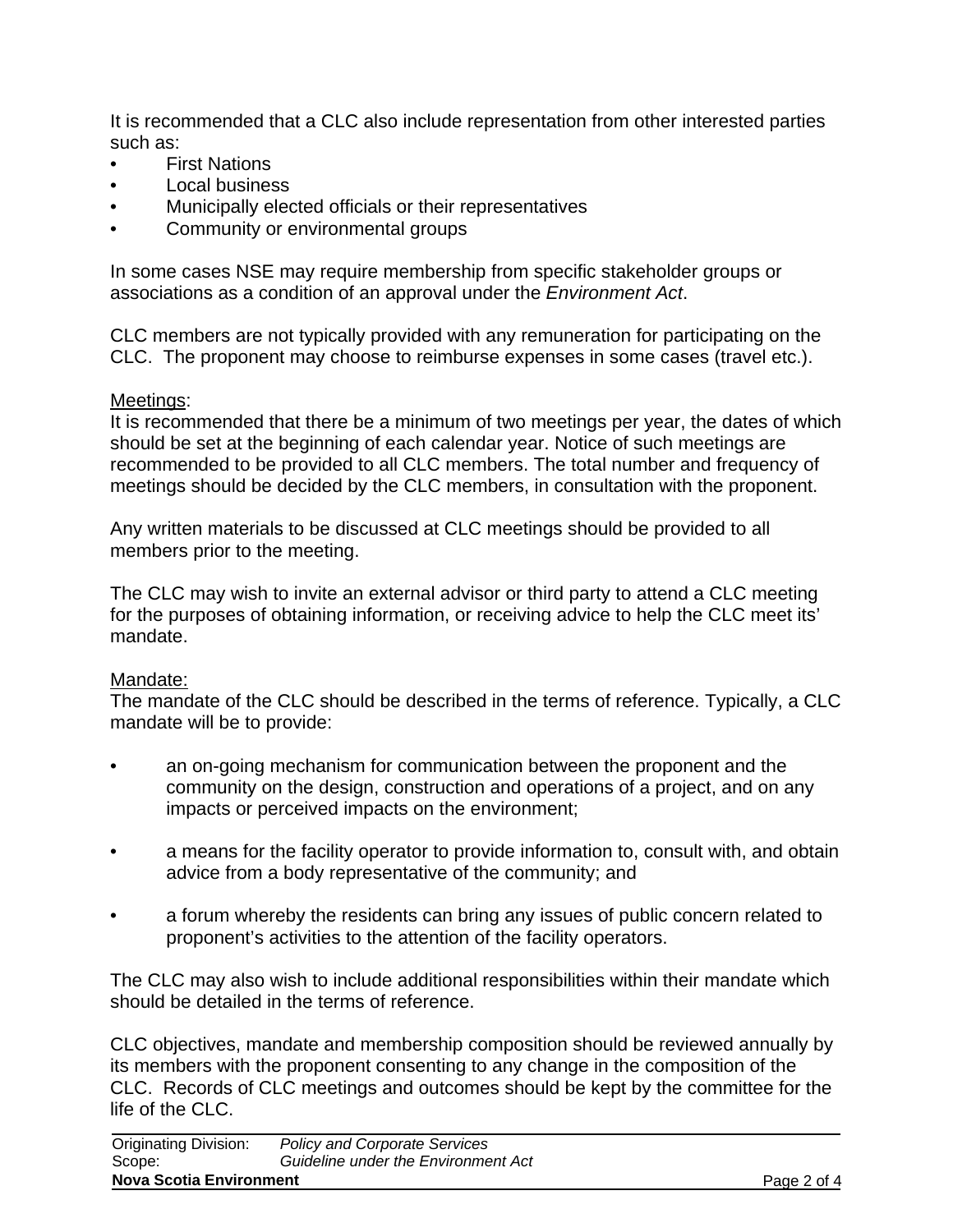## **PROPONENT'S ROLES AND RESPONSIBILITIES**:

- The proponent is responsible for soliciting membership for the CLC. This may be done through notice in newspapers or in other public venues, or by direct contact with potential members. Notice of the CLC formation and members must be made known to the residents of the affected area by the proponent.
- For a successful CLC, the proponent should attend all CLC meetings.
- The proponent may decide to select a chairperson, or another process may be used to appoint a chair such as an election by CLC members. The appointment of co-chairs, or the selection of an impartial third party is also an option.
- The proponent is responsible for the provision of meeting space, copying of minutes (copies to be sent to regulatory agencies when requested) and annual reporting.
- The proponent is encouraged to provide timely, accurate information about the project, future plans, operations and activities.
- The proponent should consider CLC input in the development of mitigation, contingency, compensation and monitoring plans for the undertaking.
- The proponent should provide all relevant project related information requested by the CLC, except for information which is considered to be confidential for legal or business reasons.
- The proponent should ensure that the views of the CLC are made available to the public in an appropriate manner.

## **CLC MEMBER'S ROLES AND RESPONSIBILITIES**

- CLC member's roles and responsibilities includes providing input, guidance, discussing community views, issues and concerns with respect to the project plan and activities.
- The CLC members should work collaboratively with the proponent by providing practical advice and feedback to help avoid or minimize impacts from the project on the community and environment. The CLC will act only in an advisory manner to the proponent.
- C CLC members should be prepared to consider a range of views, and work in a respectful way while positively addressing issues and concerns.
- The specific project elements to be reviewed and commented upon by the CLC may include, but are not limited to :
	- environmental protection plans, including monitoring, survey, mitigation, contingency and compensation plans;
	- dispute resolution policies and/or complaint response procedures;

| <b>Nova Scotia Environment</b> |                                      | Page 3 of 4 |
|--------------------------------|--------------------------------------|-------------|
| Scope:                         | Guideline under the Environment Act  |             |
| <b>Originating Division:</b>   | <b>Policy and Corporate Services</b> |             |